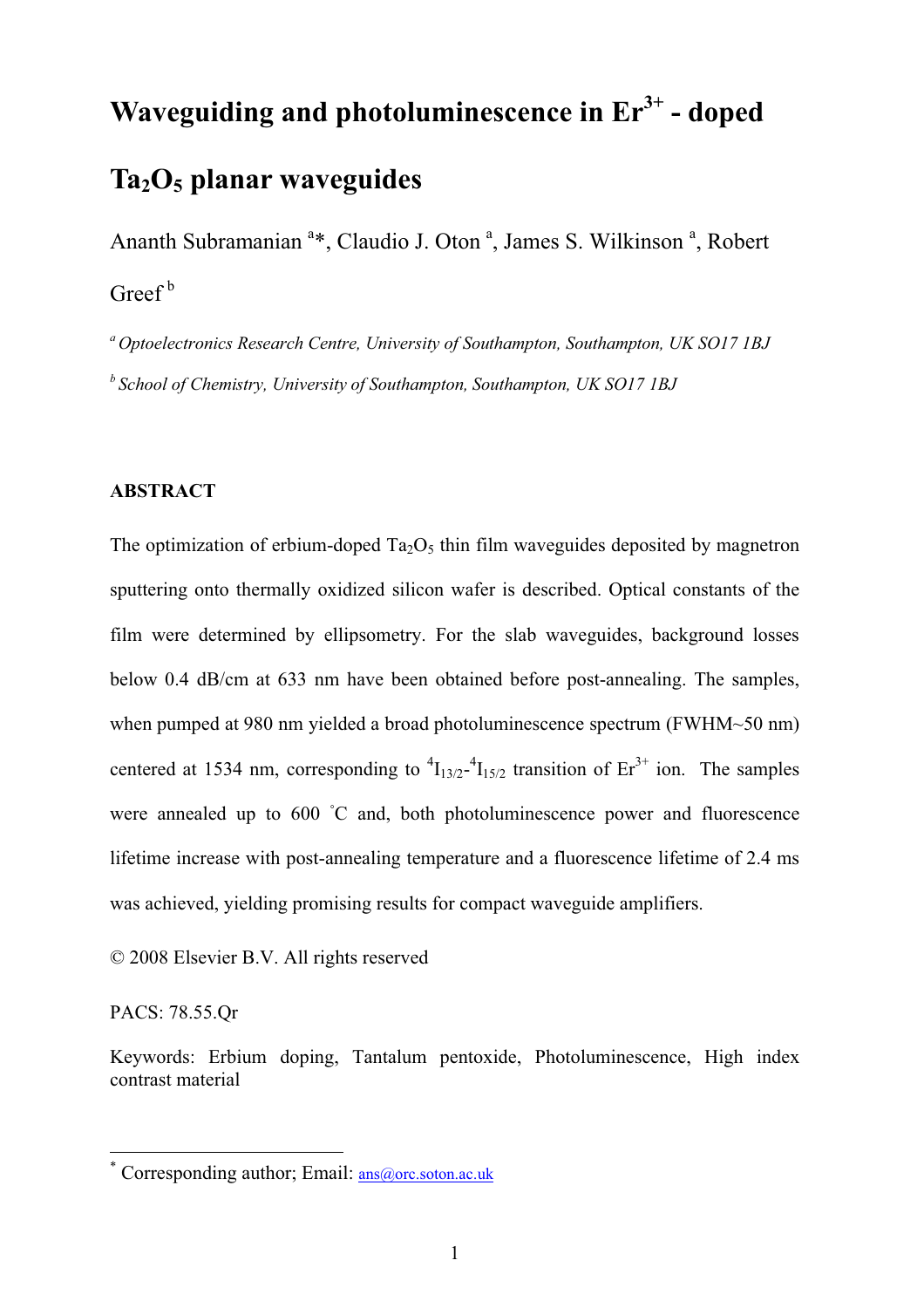## **1. INTRODUCTION**

Optical amplifiers are key components in optical telecommunications and in fully-integrated optical systems. Erbium doped materials are of particular importance in optical communications technology, due to their excellent performance as gain media for amplifiers and lasers at the telecommunications wavelength of  $1.5 \mu m$ . Low-cost, compact erbium doped waveguide amplifiers (EDWAs) are essential for local-loop optical systems, and fully-functional densely integrated planar lightwave circuits (PLCs) will rely upon gain in much the same way as electronic integrated circuits do at present. Thus far, many erbium doped materials with optical gain have also been demonstrated [1-4]. In recent years, erbium-doped high index contrast materials have generated great interest [5-8], and will allow strong confinement of light, ultra compact photonic devices, and non-linear processes at moderate power levels. Tantala  $(Ta<sub>2</sub>O<sub>5</sub>)$  has already been used as a host for rare earth ions [9-11], with lasing being achieved only in Nd:Ta<sub>2</sub>O<sub>5</sub> to date [9]. This, combined with high refractive index ( $>2.0$ ), moderate phonon energy for high radiative efficiency [12], a large third order non-linearity [13], and high photosensitivity [14], makes it an ideal material for realising multifunctional PLCs.

In this paper, the deposition and optimisation of erbium-doped  $Ta_2O_5$  (Er:Ta<sub>2</sub>O<sub>5</sub>) thin films using magnetron sputtering is presented. The spectroscopic properties of  $Er<sup>+3</sup>$ ions in tantala are provided through photoluminescence and fluorescence lifetime measurements. The effect of different annealing temperatures on the photoluminescence and lifetime measurements of Er:Ta<sub>2</sub>O<sub>5</sub> films are also presented to evaluate this material's potential as a high index contrast host for erbium and as an EDWA.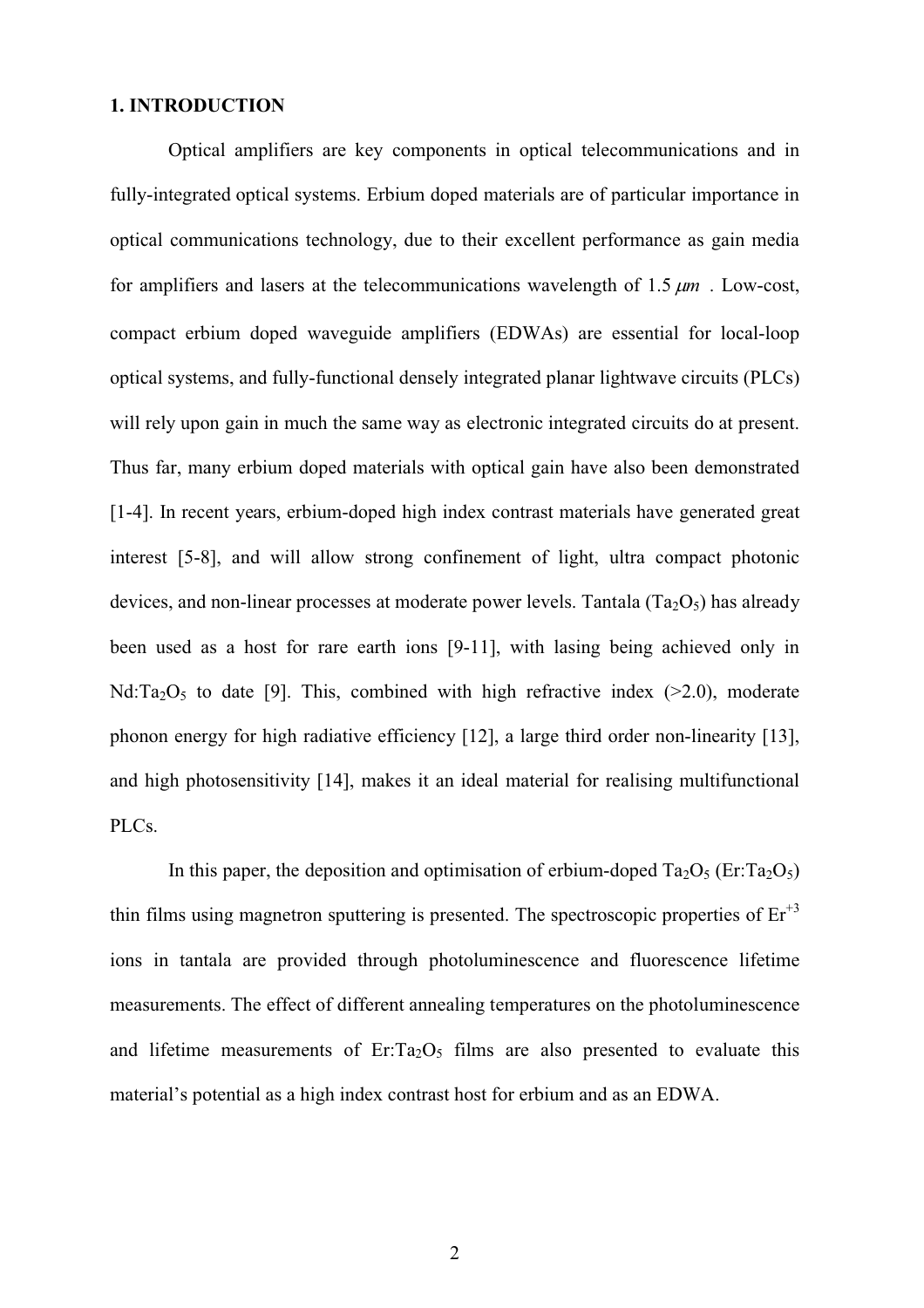#### **2. EXPERIMENTAL**

#### **2.1 Thin film deposition**

Slab waveguides were fabricated by magnetron sputter deposition (Plasma400 Oxford Instruments) of a powder pressed,  $Er:Ta<sub>2</sub>O<sub>5</sub>$  target (150 mm diameter) onto an oxidized silicon substrate (oxide thickness  $\sim 2.1 \ \mu m$ ). The target was doped with 1 wt. % of  $\text{Er}_2\text{O}_3$  (~2.5 x 10<sup>20</sup> ions/cm<sup>3</sup>). The deposition was carried out in a vacuum chamber pumped to a base pressure of  $10^{-8}$  Torr and backfilled with an Ar: $O_2$  ambient. The flow rate for both the gases inside the chamber was separately controlled. The chamber pressure was maintained at a constant value of 10 mTorr. In order to have optically good as-deposited films, optimization of the sputter deposition parameters is very important. The parameters optimized for the deposition were substrate temperature, magnetron power and  $O_2$  gas flow. Deposition was carried out by varying substrate temperature and setting other parameters to a reasonable value. Once the deposition was complete, optical loss was measured and the value that gave the lowest loss and an acceptable deposition rate was used for optimizing the next parameter. This process was carried out until all the three sputter parameters, mentioned above, were optimized.

## **2.2 Optical constant measurement**

The refractive index and the thickness of the sputtered tantala thin films were determined by ellipsometry. The apparatus consisted of a white light source emitting in the visible region (400-700 nm) and a detector which collects the polarized reflected light. The measurements were performed at a 70° angle of incidence. The Cauchy dispersion model [15] was used to fit the experimental data points using the tantala film thickness and the Cauchy parameters (A, B and C) as fit parameters. The Cauchy dispersion relation is given by: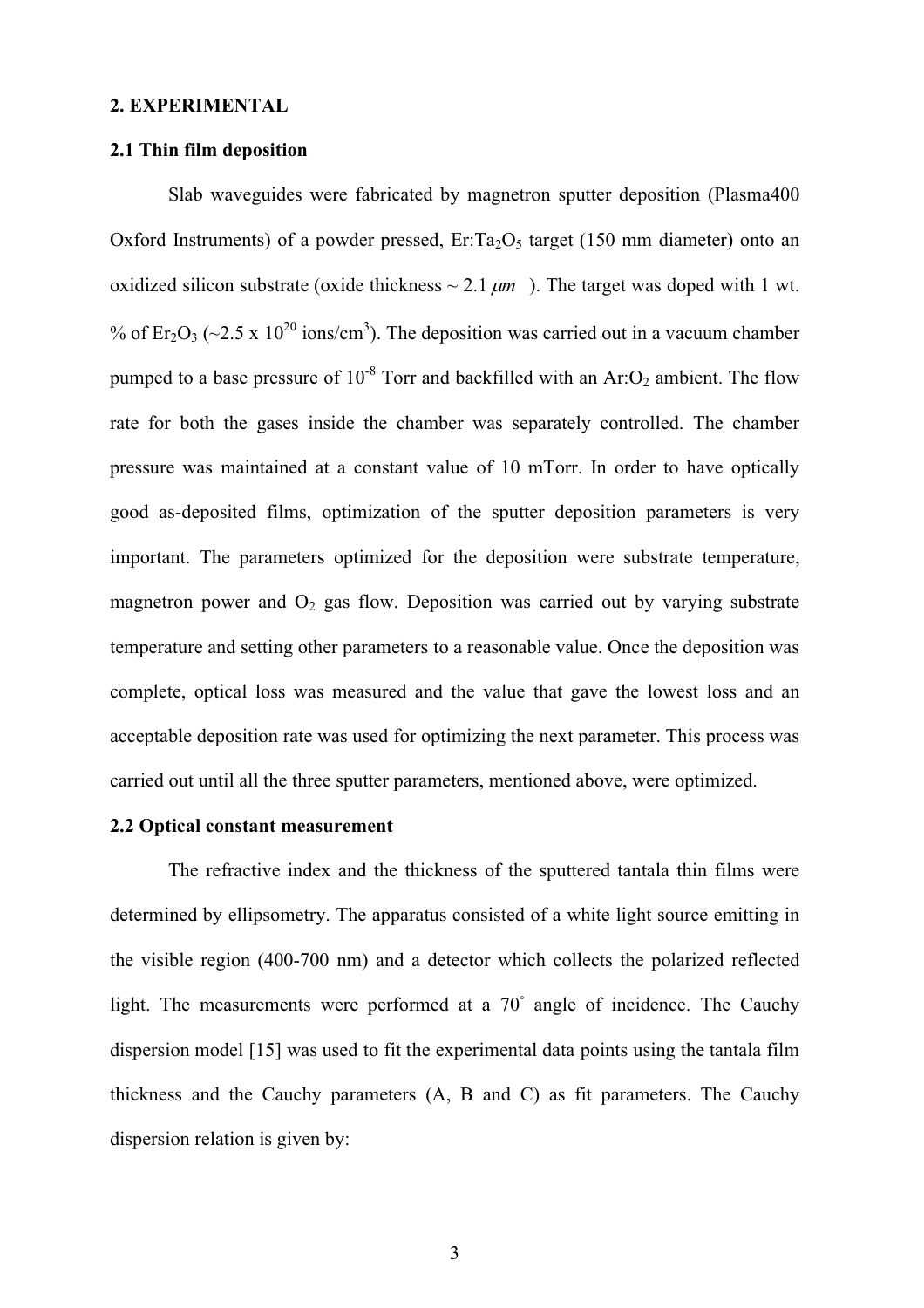$$
n(\lambda) = A + \frac{B}{\lambda^2} + \frac{C}{\lambda^4}
$$

Where, A, B, C are constants to be determined by fitting to the experimental data.  $k(\lambda) = 0$  and  $n(\lambda)$  is assumed real, where  $\lambda$  is the wavelength, *k* is the extinction coefficient and *n* is the refractive index . Mean squared error  $(\chi^2)$  was used to determine the quality of the fit and was minimised to find the index and thickness.

## **2.3 Loss measurements**

The slab waveguide losses were measured at 633 nm (He-Ne laser) by directly capturing and monitoring the scattered light intensity normal to the waveguide plane, using an imaging system (CCD). The light was coupled into the waveguide using prism coupling with a rutile prism being used to couple light into the fundamental mode of the Er:Ta<sub>2</sub>O<sub>5</sub> waveguide. The propagation loss was then determined by mapping the decay of scattered light (pixels captured by the imaging system) along the propagation length of the guide. The losses were estimated at several different places on a sample to check the homogeneity of the sample, and averaged.

## **2.4 Optical characterization**

Photoluminescence measurements were performed at room temperature by pumping erbium ions into their  ${}^{4}I_{11/2}$  level using a Ti:Sapphire laser emitting at 980 nm. The thickness of the tantala thin film was approximately  $2 \mu m$ . The pump was directed onto the sample at 45 degrees to the surface normal. The pump power at the surface of the sample was about 180 mW and the spot size of the pump beam was  $\leq 1$  mm in diameter. The pump was mechanically chopped at 25 Hz. The luminescence was analyzed using a grating monochromator normal to the sample surface, with a spectral resolution of 10 nm. A filter was used just before the monochromator to block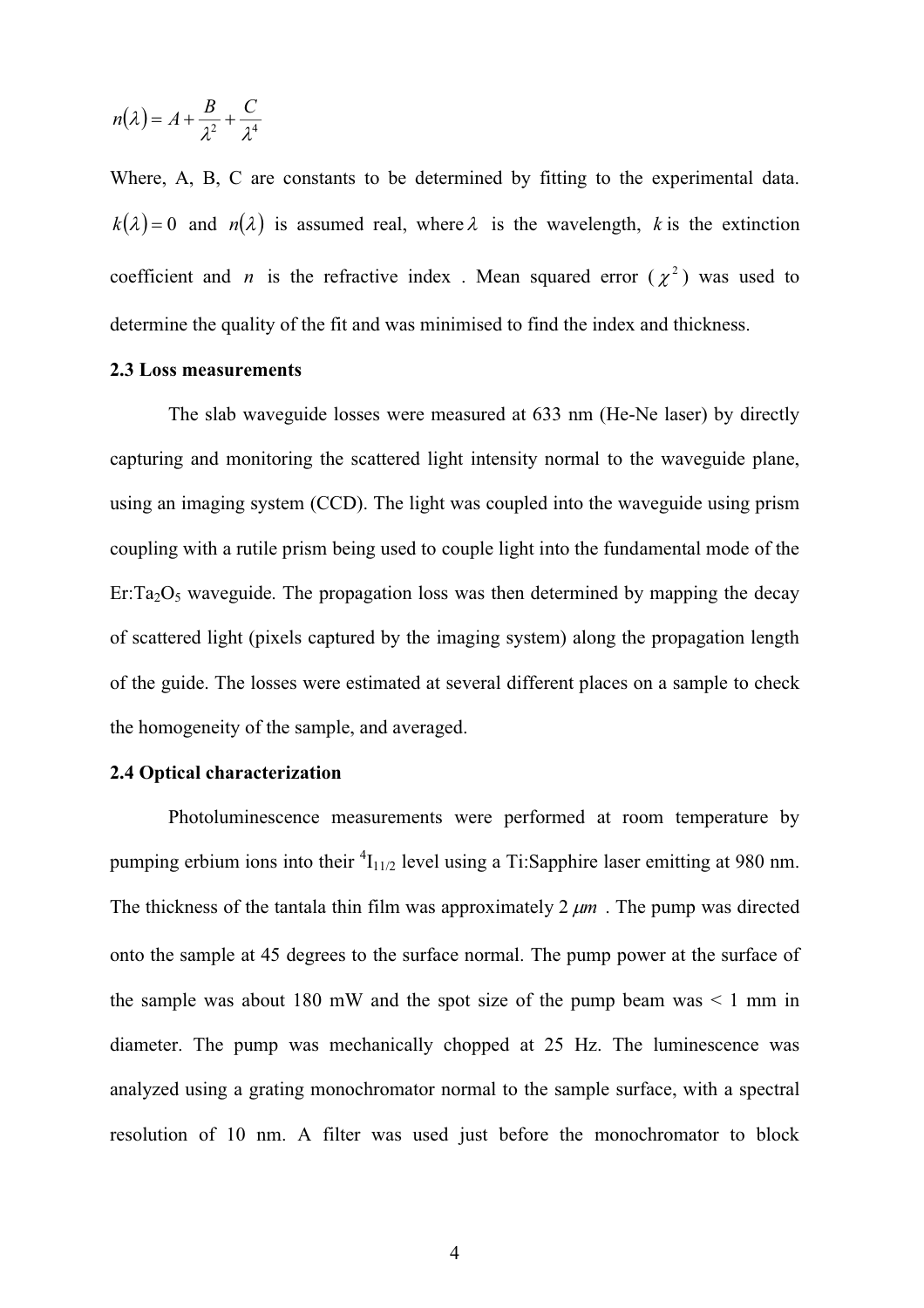wavelengths below 1300 nm. The signal was detected using an InGaAs detector cooled to -15 °C and amplified using a lock-in amplifier. Lifetime measurements were performed with 0.2 ms resolution by monitoring the decay of the luminescence on an oscilloscope after pumping the erbium ions and mechanically chopping of the pump light source. The luminescence intensity was fitted to a single exponential decay, and the natural log of this decay, normalised with respect to the maximum intensity was plotted against time. The slope of the fit gives the luminescence decay time. Photoluminescence measurements were performed on both the annealed and nonannealed samples.

## **3. RESULTS AND DISCUSSION**

#### **3.1 Waveguide characterization**

The deposition rate was determined by measuring the film thickness for various sputtering times, using a stylus profilometer. Figure 1 shows the thickness plotted against time, for the deposition conditions optimized below, with the average deposition rate found to be  $\sim$  2 nm.min<sup>-1</sup>.

 The optical loss variation with substrate temperature is shown in figure 2. The amount of oxygen in the layers increases with increasing substrate temperature and the microstructure of the sputtered layer becomes more regular and attains improved stoichiometry [16]. This in turn reduces the scattering losses. The sample sputtered at 200 °C gave the lowest losses  $(\sim 0.40$  dB/cm at 633 nm) and an acceptable deposition rate ( $\sim$  2 nm.min<sup>-1</sup>), so was chosen as the optimized value for the substrate temperature. The increase in the loss for temperature above  $300\degree C$  may be due to micro-cracking of film due to local heating and stress at that temperature, or perhaps simply due to some unwanted and un-removable scattering centres in the film.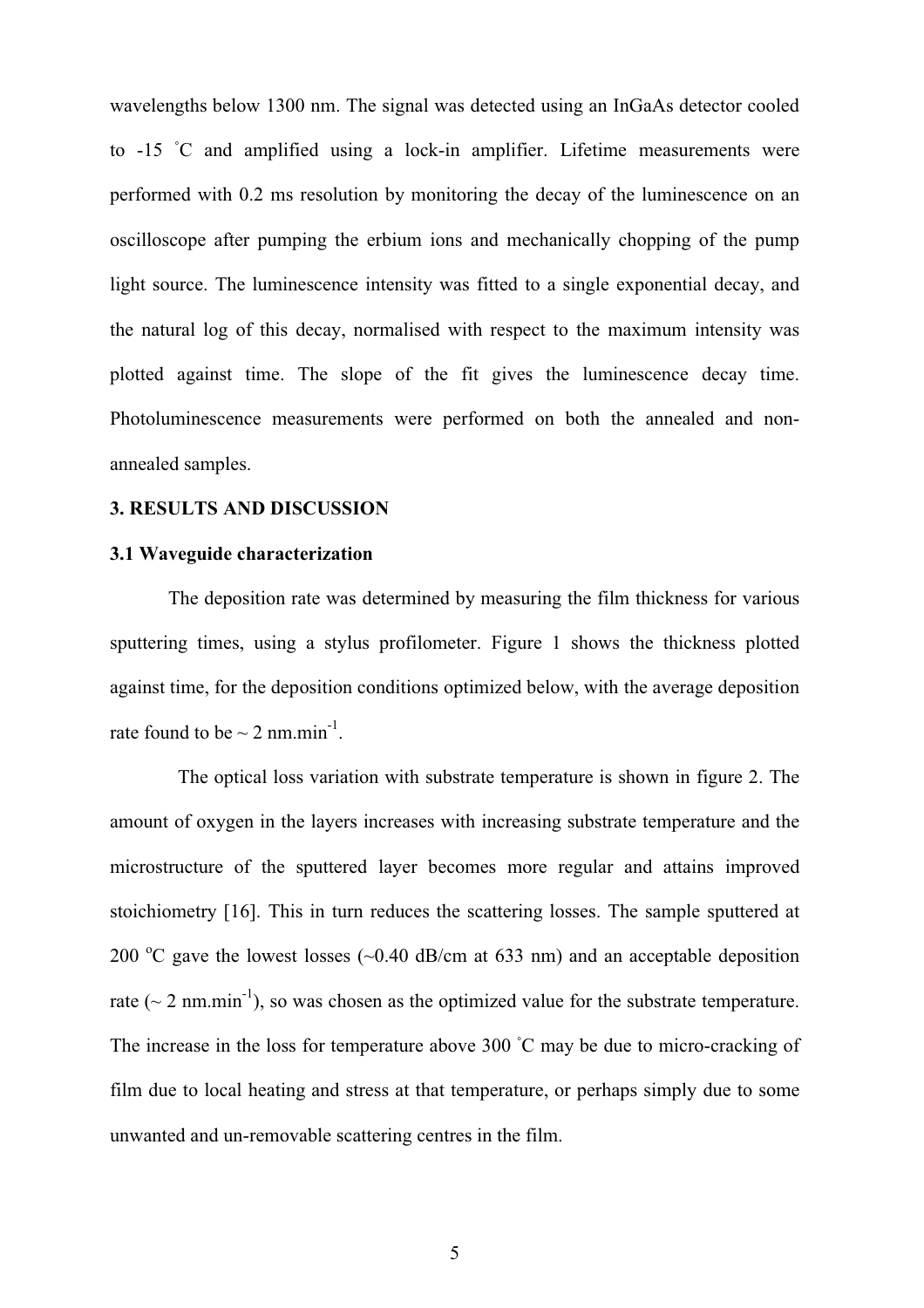Figure 3 shows the variation of optical loss with magnetron power, with low loss being achieved at both 300 W and 400 W. The deposition rate at 400 W was almost twice that at 300 W. However, the photoluminescence results (described in detail below) showed that both luminescence intensity and lifetime were better with samples deposited at 300 W. Therefore, 300 W was chosen as the optimum magnetron power value.

Argon is used to start and maintain the plasma discharge and its flow rate is not critical, but the oxygen flow rate plays an important role in achieving low loss films as shown in figure 4. With the increase in the  $O_2$  flow rate, the film approaches its stoichiometric composition and hence lowest possible loss, but a further increase will lead to increased oxidization of the target surface and an unacceptably low deposition rate. For our samples, a flow rate of 5 sccm achieved the lowest loss value and the average deposition rate ( $\sim$  2 nm.min<sup>-1</sup>).

The optimized deposition parameters for achieving low loss  $Er: Ta<sub>2</sub>O<sub>5</sub>$  slab waveguides are 200 °C substrate temperature, 300 W magnetron power and 5 sccm oxygen flow rate with argon flow rate and chamber pressure maintained at a constant value of 20 sccm and 10 mTorr respectively. In order to further reduce the losses the samples were annealed at high temperatures  $(450 \degree C$  and above) in oxygen in a tube furnace. In the loss measurement for the annealed samples the scattered power was too low to measure, providing evidence of reduced loss. The apparatus for loss measurement by imaging scattered light was unable to measure losses below 0.4 dB/cm, and methods such as the cutback [17] or Fabry-Perot [18] techniques need to be employed on channel waveguides to accurately determine losses below this level.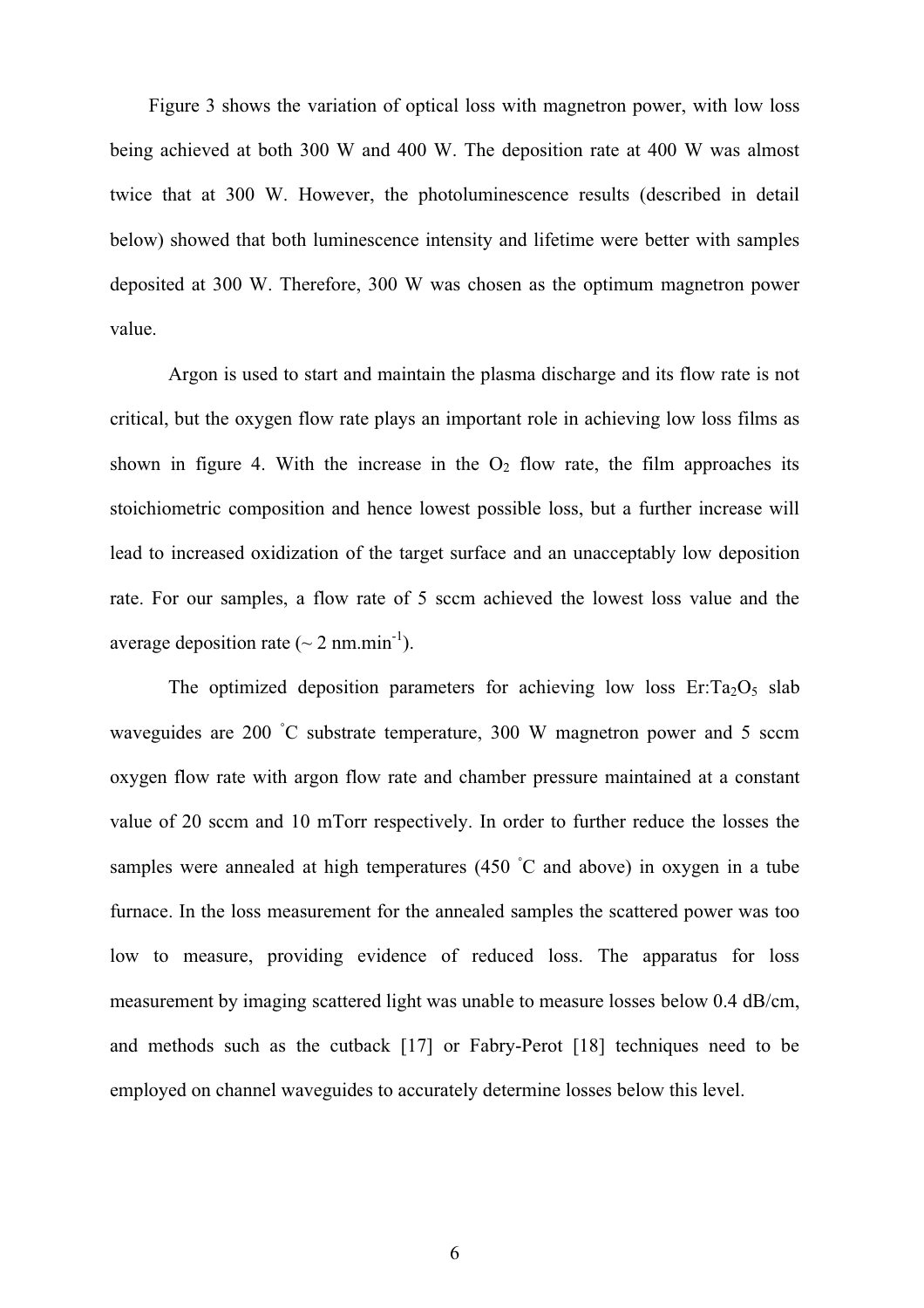Ellipsometry measurements were performed on the sputtered  $Er: Ta<sub>2</sub>O<sub>5</sub>$  samples to determine the thin film refractive index in the visible region. The best fit using Cauchy dispersion model yielded  $A=2.069$ ,  $B=2.133$  & C=1.075 as the values for the Cauchy dispersion relation constants. Figure 5 shows the refractive index vs. wavelength for the fully optimized Er:Ta<sub>2</sub>O<sub>5</sub> film. A refractive index of 2.13 was measured at 633 nm. At 1550 nm, where an EDWA would operate, a refractive index of 2.08 is estimated by extrapolating the Cauchy dispersion relation to longer wavelengths. The thicknesses of the films were within the experimental error of the value measured by the stylus profilometer.

## **3.2 Photoluminescence characterization**

The photoluminescence spectra of annealed and non-annealed magnetron sputtered Er: $Ta_2O_5$  samples are shown in figure 6. The samples were annealed at 450, 500, 550 and 600 °C, respectively but higher temperatures were not employed as annealing above  $600$  °C is expected to result in a lossy polycrystalline film [19]. The emission spectra correspond to the transition between the  ${}^{4}I_{13/2}$ -  ${}^{4}I_{15/2}$  levels of the  $Er^{3+}$ ion and peak at 1534 nm. The bandwidth of the spectrum (FWHM) was measured to be 50 nm which is substantially broader than those obtained from non-tellurite glasses  $(\sim]30$ nm) [20] and comparable to high index contrast hosts such as tellurite glasses ( $n\sim$ 2.1, 65 nm) [21] and alumina  $(n<sub>1.69</sub>, 55 nm)$  [22] and thus shows potential for broadband applications. The photoluminescence intensity increases with annealing temperature to about 14 times that of the unannealed sample at  $600\degree$ C. Figure 7 shows the bandwidth of the normalised photoluminescence spectra to be constant for the annealed and unannealed Er: $Ta_2O_5$  samples. This suggests that there is an absence of phase change from amorphous to crystalline nature and consequently the narrowing of bandwidth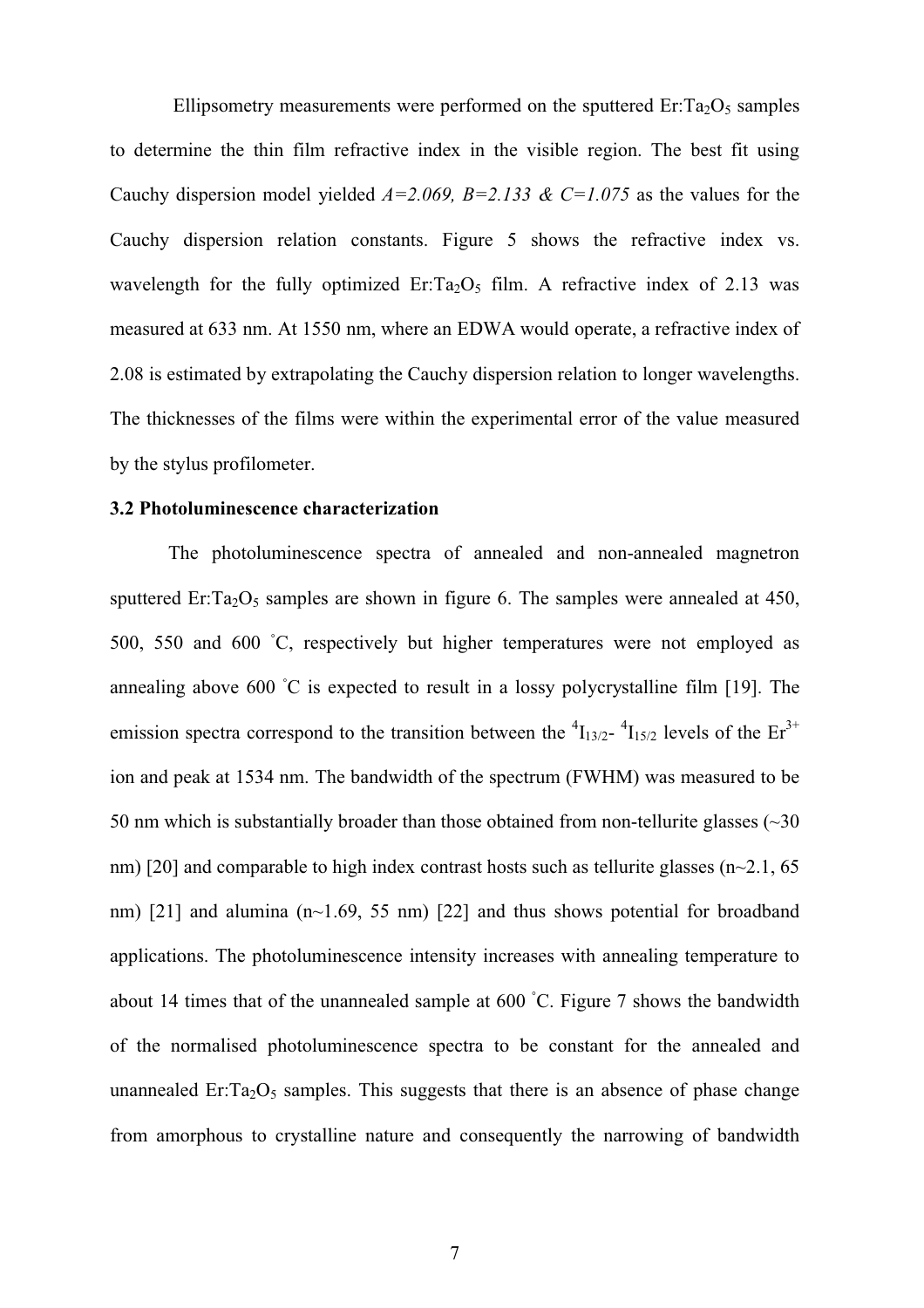even at 600 °C. Therefore, it can also be said that because of the absence of phase change the losses should not increase at such high annealing temperatures (up to 600 <sup>°</sup>C). The luminescence lifetime of the erbium ions is shown in figure 8. It can be seen from the fit (bold dashed lines) in figure 8 that the decay is almost purely single exponential, and the quality of fit improves with the increasing annealing temperature consequently, the luminescence decay time was found to increase from 0.53 ms for the as-deposited sample to 2.4 ms for the sample annealed at 600 °C. The value of lifetime is smaller than those obtained from non-tellurite glasses (10-15 ms) [20] and alumina (6 ms) [22] but comparable to high index contrast hosts such as tellurite glasses (3.5 ms) [23] and zirconia (n~2.04, 1.8 ms) [2].

## **4. CONCLUSIONS**

The deposition of  $Er: Ta<sub>2</sub>O<sub>5</sub>$  by magnetron sputtering has been optimized to yield low loss slab waveguides (as-deposited thin film), 0.4 dB/cm at 633 nm as measured by imaging scattered light method. It is believed that the losses reduced further upon annealing in oxygen at high temperatures  $(> 450 °C)$  [9] but alternative loss measuring techniques like cutback or Fabry-Perot need to be employed on channel waveguides to measure these lower losses. The refractive index of the thin film was determined over the wavelength range from 400 nm to 700 nm. A broad photoluminescence spectrum (FWHM~50 nm) peaking at 1534 nm was obtained, and a luminescence lifetime of 2.4 ms was measured for the erbium ions in the  $Er:Ta_2O_5$  film for optimized sputtering and annealing conditions. The results obtained for the losses and radiative lifetime are promising, for realizing erbium-doped integrated amplifier/laser and multifunctional photonic circuits based on Er:  $Ta_2O_5$ .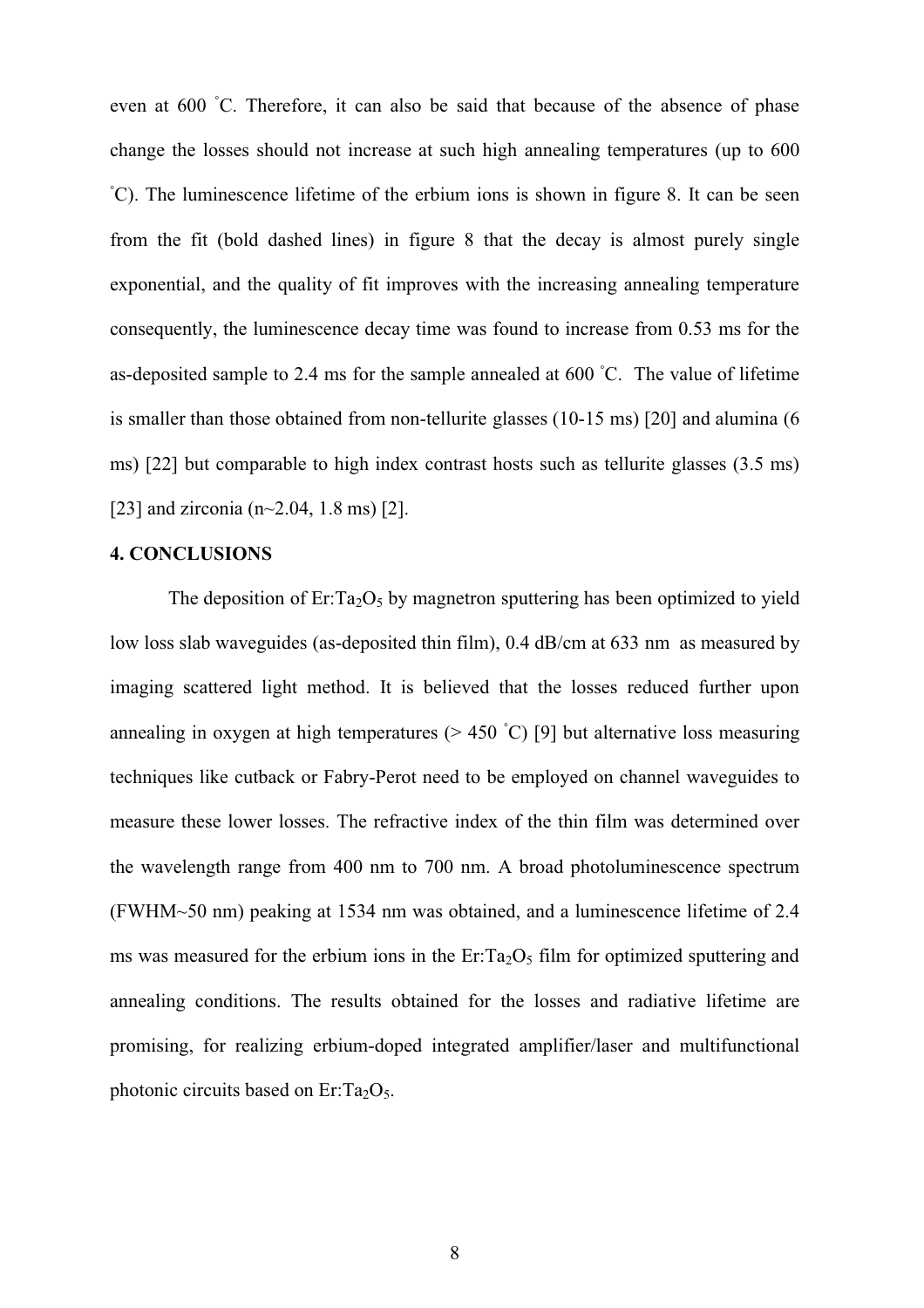## **ACKNOWLEDGEMENTS**

The authors would like to thank Neil Sessions, David A. Sager and Dr G. Senthil Murugan for their invaluable help and advice on optimizing the sputtering process.

## **REFERENCES**

- [1] R.N. Ghosh, J. Shmulovich, C.F. Kane, M.R.X. de Barros, G. Nykolak, A.J. Bruce, and P.C. Becker, "8-mW threshold  $Er^{3+}$ -doped planar waveguide amplifier," IEEE Photon. Tech. Lett., **8**, 518 (1996)
- [2] K. Hattori, T. Kitagawa, M. Oguma, H. Okazaki and Y. Ohmori, "Optical amplification in  $Er^{3+}$ -doped  $P_2O_5-SiO_2$  planar waveguides," J. Appl. Phys., **80,** 5301 (1996)
- [3] Y.C. Yan, A.J. Faber, H. de Waal, P.G. Kik and A. Polman, "Erbium doped phosphate glass waveguide on silicon with 4.1 dB/cm gain at  $1.535 \mu m$ ," Appl. Phys. Lett., 71, 2922 (1997)
- [4] A.Q. Le Quang, R. Hierle, J. Zyss, I. Ledoux, G. Cusmai, R. Costa, A. Barberis and S.M. Pietralunga, "Demonstration of net optical gain at 1550nm in an erbium doped polymer single mode rib waveguide," Appl. Phys. Lett., **89**, 141124 (2006)
- [5] G.N. van den Hoven, R.J.I.M. Koper, A. Polman, C. van Dam, J.W.M. van Uffelen and M.K. Smit, "Net optical gain at 1.53 microns in Er-doped  $Al_2O_3$  waveguides on silicon," Appl. Phys. Lett., **68**, 1886 (1996).
- [6] R. Schermer, W. Berglund, C. Ford, R. Ramberg and A. Gopinath, "Optical amplification at 1534 nm in erbium doped Zirconia waveguides," IEEE J. Quantum Electron., **39**, 154 (2003).
- [7] C.C. Baker, J. Heikenfeld, Z. Yu and J. Steckl, "Optical amplification and electroluminescence at 1.54 micron in Er-doped zinc silicate germanate on silicon," Appl. Phys. Lett., **84**, 1462 (2004).
- [8] P. Nandi and G. Jose, "Erbium doped phospho-tellurite glasses for 1.5 micron optical amplifiers," Opt. Commun., **265**, 588 (2006).
- [9] B. Unal, M.C. Netti. M.A. Hassan, P.J. Ayliffe, M.D.B. Charlton, F. Lahoz, N.M.B. Perney, D.P. Shepherd, C.Y. Tai, J.S. Wilkinson and G.J. Parker, "Neodymium doped tantalum pentoxide waveguide lasers," IEEE J. Quantum. Electron., **41**, 1565 (2005).
- [10] H. Rigneault, F. Flory, S. Monneret, S. Robert and L. Roux, "Fluorescence of Ta<sub>2</sub>O<sub>5</sub> thin films doped by kilo-electron-volt Er implantation: application to microcavities," Appl. Opt., **35**, 5005 (1996).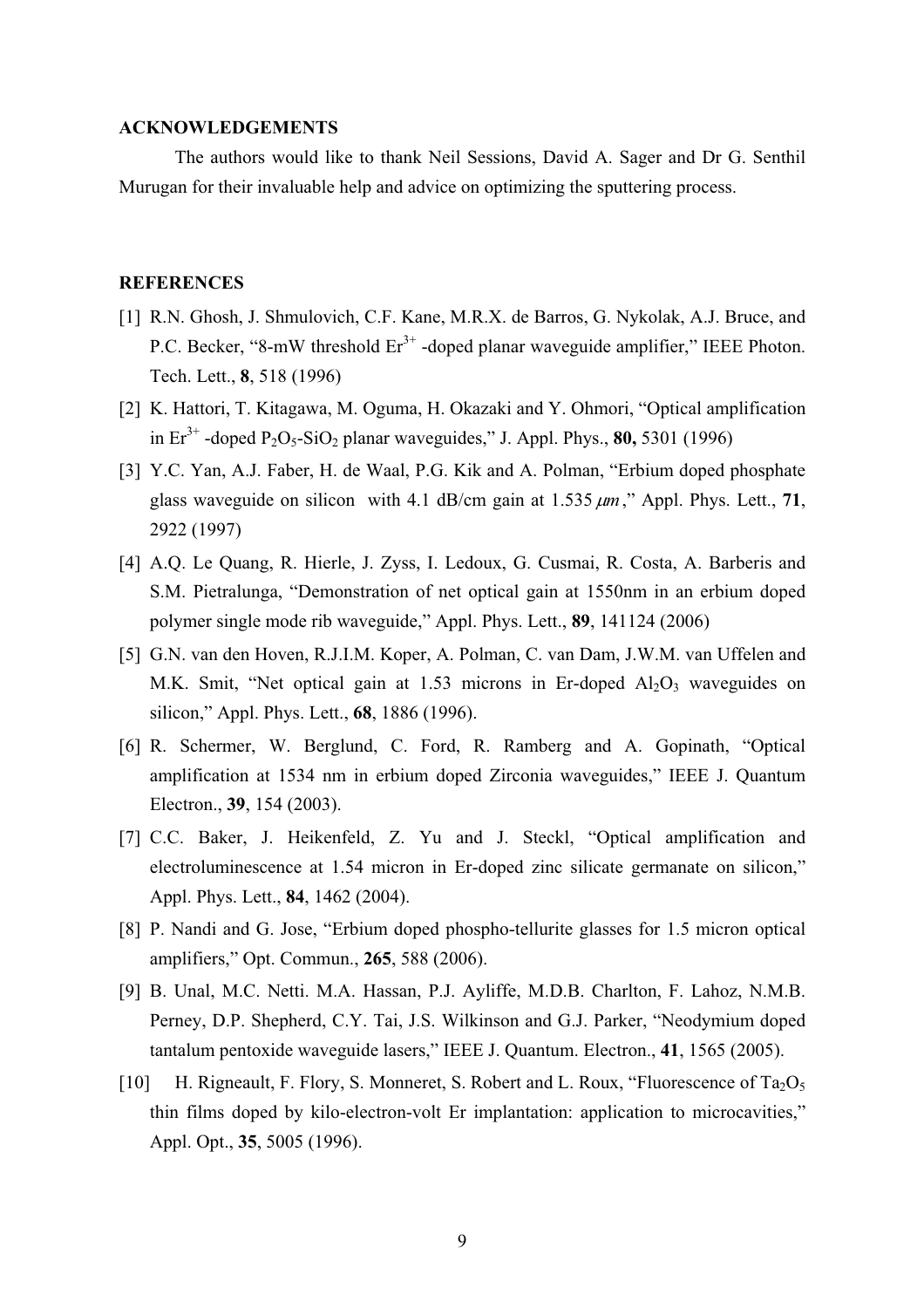- [11] N. Maeda, N. Wada, H. Onoda, A. Maegawa, K. Kojima, "Preparation and optical properties of sol–gel derived  $Er^{3+}$ -doped  $Al_2O_3$ -Ta<sub>2</sub>O<sub>5</sub> films," Opt. Mater., 27, 1851 (2005).
- [12] P.S. Dobal, R.S. Katiyar, Y. Jiang, R. Guo and A.S. Bhalla, "Raman scattering study of a phase transition in tantalum pentoxide," J. Raman Spectrosc., **31,** 1061 (2000).
- [13] C.Y. Tai, J.S. Wilkinson, N.M.B. Perney, M.C. Netti, F. Cattaneo, C.E. Finlayson and J.J. Baumberg, " Determination of nonlinear refractive index in a  $Ta_2O_5$  rib waveguide using self-phase modulation," Opt. Exp., **12**, 5110 (2004).
- [14] C.Y. Tai, C. Grivas and J.S. Wilkinson, "UV photosensitivity in a Ta<sub>2</sub>O<sub>5</sub> rib waveguide Mach-Zender interferometer," IEEE Photon. Tech. Lett., **16**, 1522 (2004).
- [15] J.A. Thornton, "Influence of apparatus geometry and deposition conditions on the structure and topography of thick sputtered coatings," J. Vac. Sci. Tech., **11**, 666 (1974).
- [16] A. Rickman, G.T. Reed, B.L. Weiss and F. Namavar, "Low-loss planar optical waveguides fabricated on SIMOX material," IEEE Photon. Tech. Lett., **4**, 633 (1992).
- [17] T. Feuchter and C. Thirstrup, "High precision planar waveguide propagation loss measurement technique using a Fabry -Perot cavity," IEEE Photon. Tech. Lett., **6**, 1244 (1994).
- [18] P.C. Joshi and M.W. Cole, "Influence of postdeposition annealing on the enhanced structural and electrical properties of amorphous and crystalline  $Ta_2O_5$  thin films for dynamic random access memory applications," J. Appl. Phys., **86**, 871 (1999).
- [19] P.M. Peters, D.S. Funk, A. P. Peskin, D.L. Veasey, N.A. Sanford, S.N. Houde-Walter, and J.S. Hayden, "Ion-exchanged waveguide lasers in  $Er^{3+}/Yb^{3+}$  codoped silicate glass," Appl. Opt., **38**, 6879 (1999).
- [20] R. Rolli, M. Montagna, S. Chaussedent, A. Monteil, V.K. Tikhomirov and M. Ferrari, "Erbium-doped tellurite glasses with high quantum efficiency and broadband stimulated emission cross section at  $1.5 \mu m$ , "Opt. Mater.,  $21$ , 743 (2003).
- [21] G.N. van den Hoven, E. Snoeks, A. Polman, J.W.M. van Uffelen, Y.S. Oei, and M.K. Smit, "Photoluminescence characterization of Er-implanted  $Al_2O_3$  thin films," Appl. Phys. Lett., **62,** 3065 (1993).
- [22] H. Yamauchi, G.S. Murugan, and Y. Ohishi, "Optical properties of  $Er<sup>3+</sup>$  and  $Tm<sup>3+</sup>$ ions in a tellurite glass," J. Appl. Phys., **97**, 043505 (2005).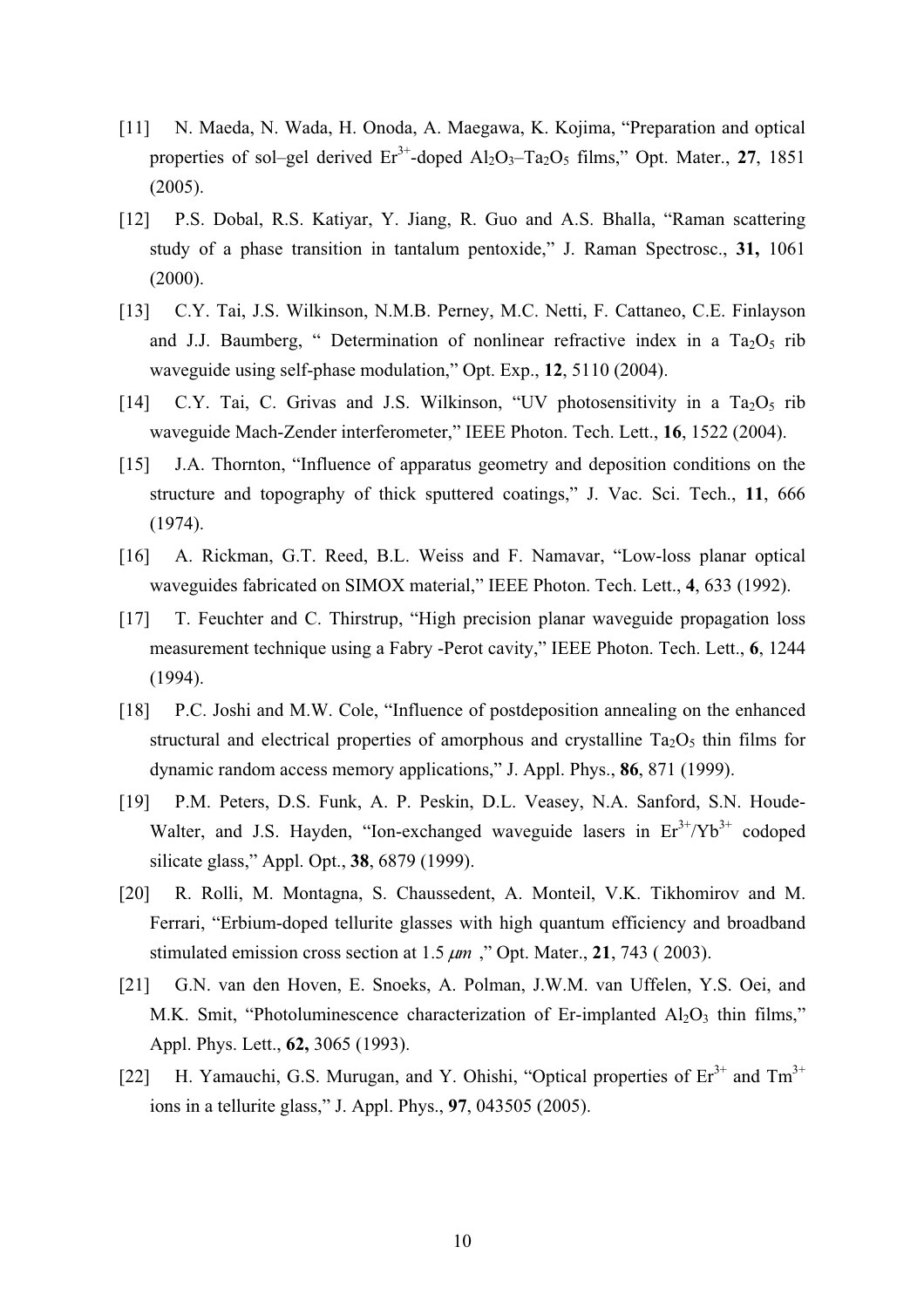

Figure 1 Deposition rate for sputtered  $Er: Ta<sub>2</sub>O<sub>5</sub>$  thin film



Figure 2 Optical loss at 633nm vs. substrate temperature for sputtered Er: $Ta_2O_5$  film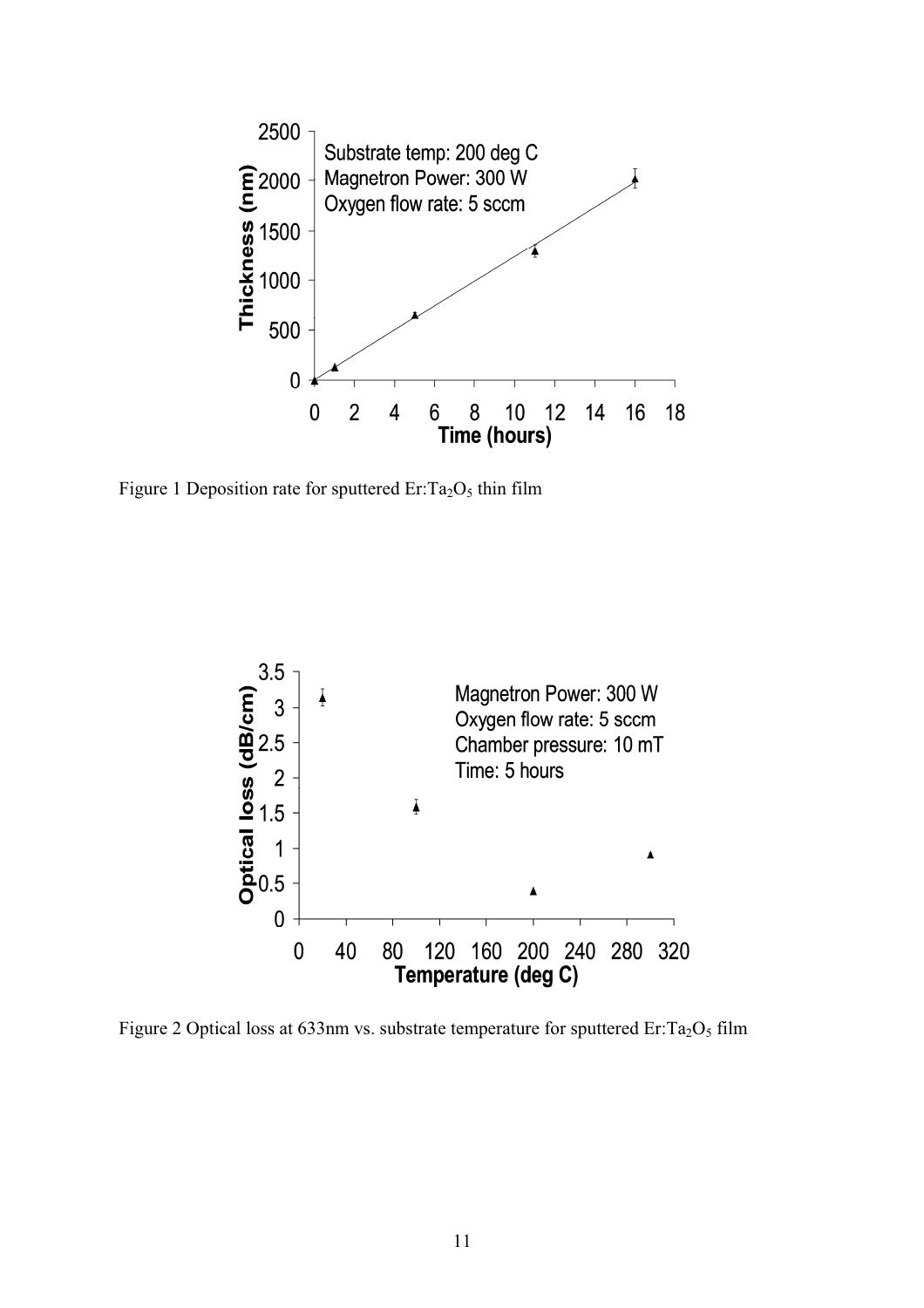

Figure 3 Optical loss at 633nm vs. magnetron power for sputtered  $Er: Ta<sub>2</sub>O<sub>5</sub> film$ 



Figure 4 Optical loss at 633nm vs. oxygen flow rate for sputtered Er: $Ta_2O_5$  film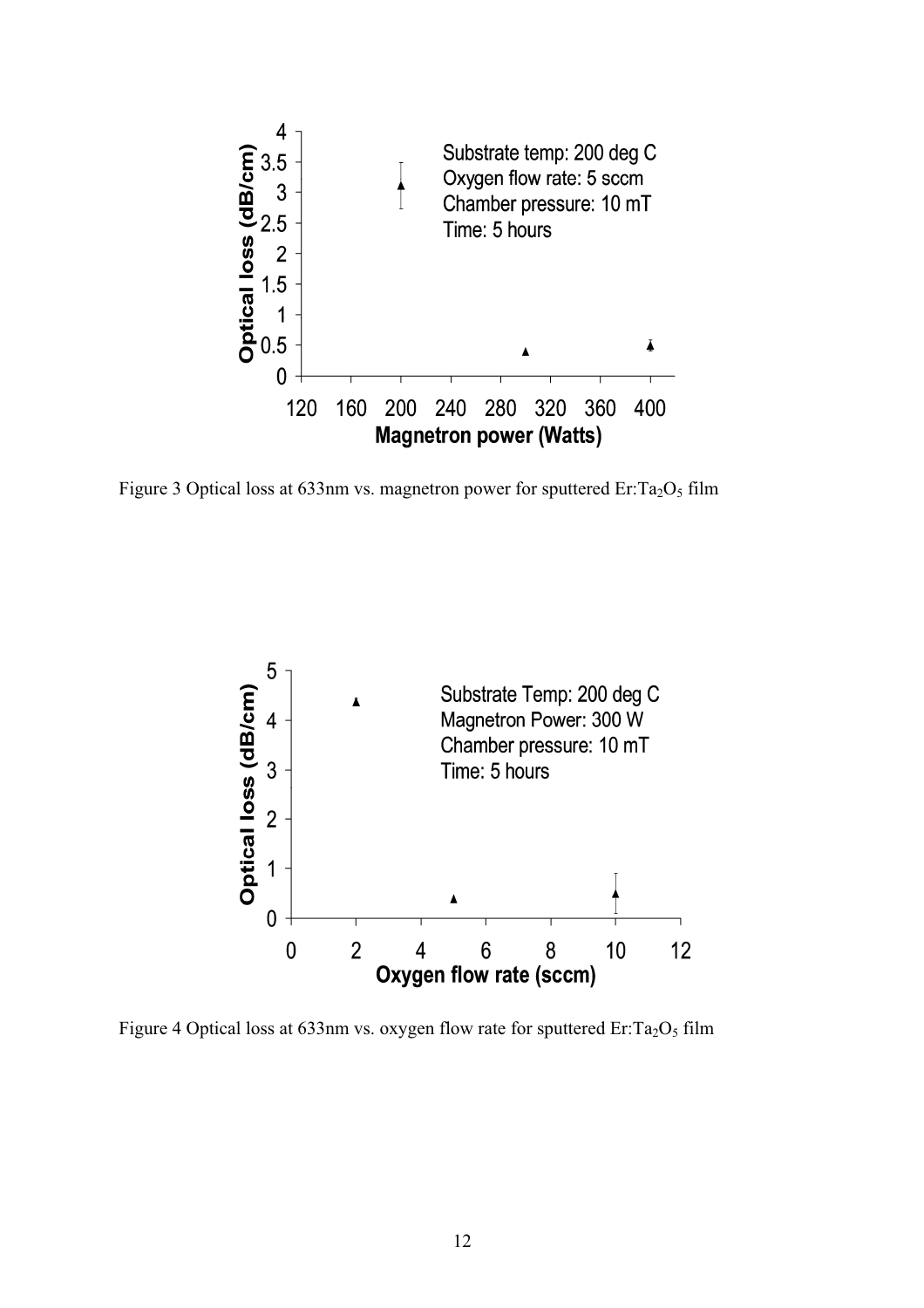

Figure 5 Refractive index of sputtered  $Er:Ta<sub>2</sub>O<sub>5</sub>$  film determined by ellipsometry in the visible wavelength region



Figure 6 Photoluminescence spectra for unannealed and annealed  $Er: Ta<sub>2</sub>O<sub>5</sub>$  films. The spectrum peaks at 1534nm. The annealing temperatures used were 450, 500, 550  $& 600 °C$ , respectively (colour online).